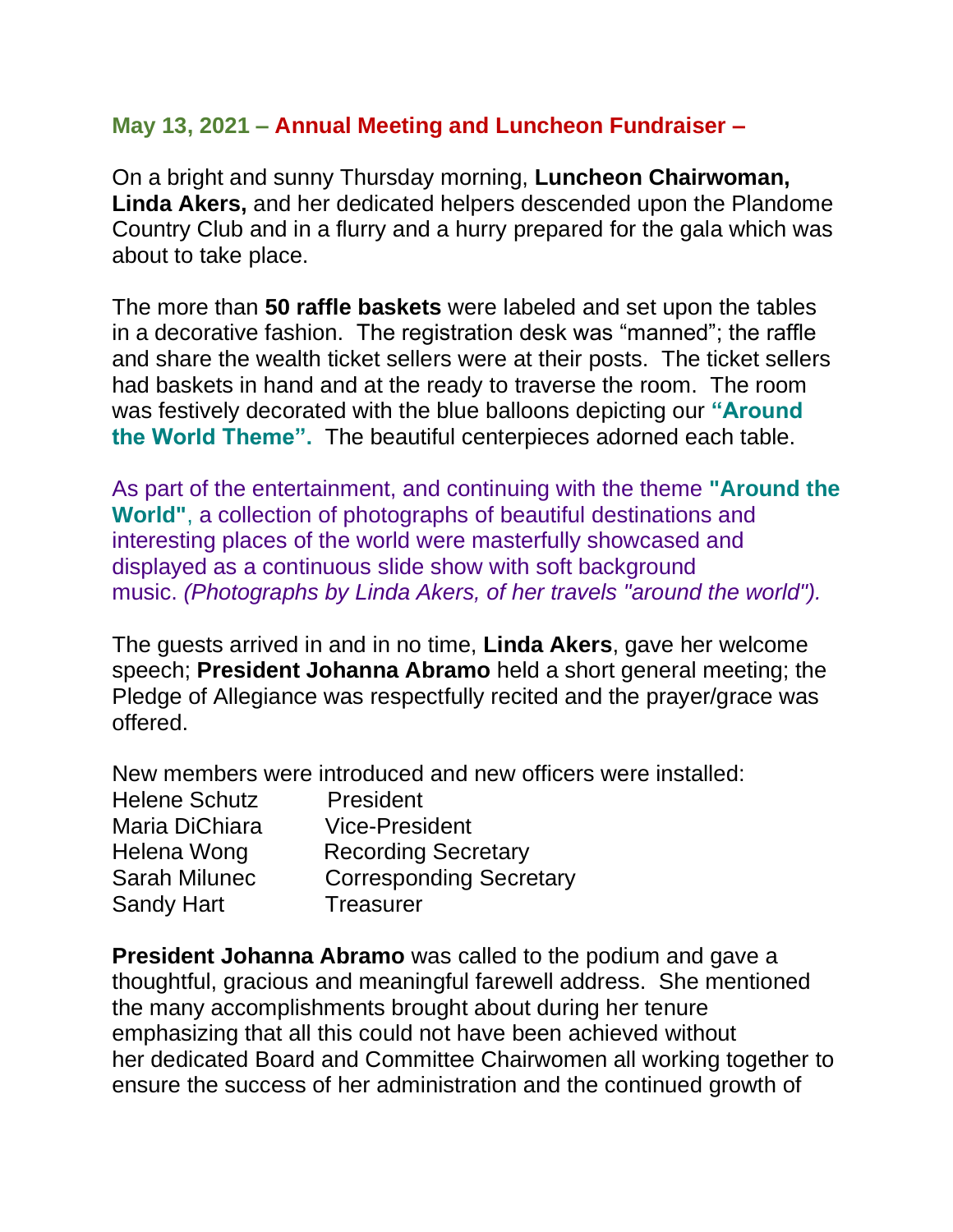## the**WCD**. [Click here to read full speech.](https://mcusercontent.com/de339b8c876382804c83fd59d/files/f1ffe409-b2fb-1495-1aeb-ff9e63943bc0/WCD_Johanna_President_Final_After_Farewell_May_2021.pdf)

**Newly elected President Helen Schutz** offered an inspiring speech *(see excerpts at beginning of NB above)* and was warmly welcomed as our new Leader! We know there are many great things which shall take place with Helene at the "helm".

After, a delicious luncheon was served, the baskets were raffled; share the wealth was called and there were many happy members.

*A highlight of the Luncheon was the international dance team of James Zhang and Angie Ruan. They enthralled us with their talent and grace and totally entertained us.*

Since the theme of the Luncheon was **"Around The World",** many members dressed up for the occasion. Spotted in the audience was a **Flamenco Dancer; Argentinian Gauchos; Asian/Indian apparel; Spanish Senoritas; even a 1960's Hippie; an American Flag duster depicting our great USA; and last but not least, the jewel of the day: Queen Elizabeth, a/k/a Marie Romano.** Marie amazed us with her perfect British Chapeau *(which when it became too hot to wear – she removed the hat and wore the Crown Jewels in the form of a tiara)*; she wore the appropriate royal suit, shoes and handbag. She gave the royal wave and for all of this she won First Prize. *Thank you, Marie and all you ladies who participated!*

Amidst the calling of raffle numbers and share the wealth tickets, Linda, our Luncheon Chairwoman conducted a**"Trivia Contest".** Now we all had to start thinking world history and geography. Ten well-thought-out questions had to be answered. We all got into the **"Around the World"**theme and responded to them all. There was a winning table with the most correct answers and a *"special prize winner"* from that table. The lucky winner, **Bernadette Gabrielle,** won a generous discount from the **WCD** to attend our 2022 Luncheon. *I'm sure some of us leaned a thing or two from those clever questions!*

**The Annual Luncheon is a fundraiser,** and in that regard, it was a **huge success.** All the attendees are to be thanked for their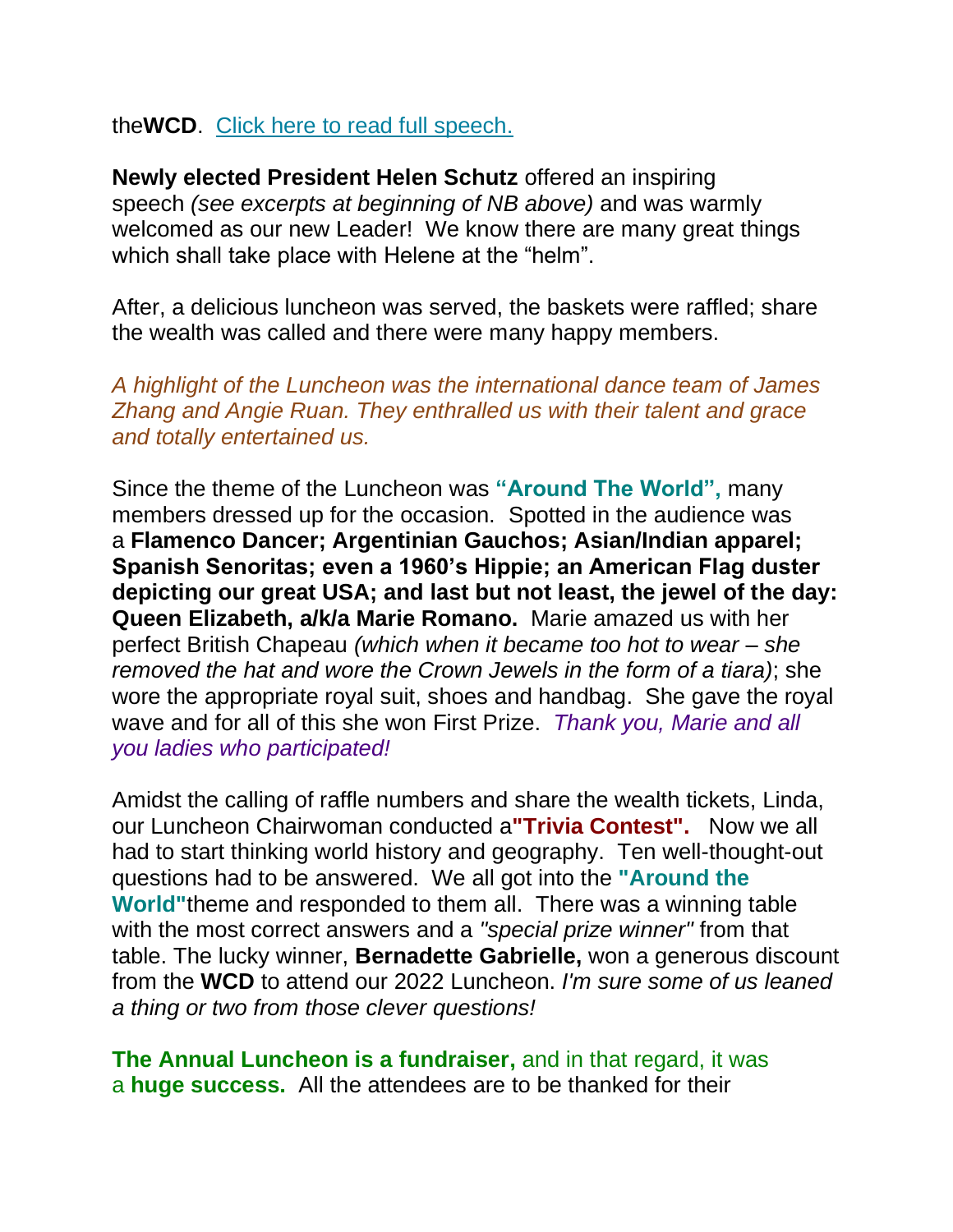participation in buying tickets, bringing baskets, making donations and for their attendance in an unsure time. Please note that all necessary *(covid related)* precautions were taken. Also, to be thanked are the many merchant sponsors who donated gift certificates and services:

*The Plaza Coffee Shop; Dr. Kelly Mattone Aesthetic Medical Studio; Pizzas Salon; DiFranco Spagnolo Salons; Culinary Architect Caterers; Chloe Nail Salon; NorthShore Farms Supermarkets; Honey Grams Skin Care Products; Dale Spina, Golf Professional at Alley Pond Driver Range; Lemon Tree; HenryGurindi, HDS Trading; and Akers Global Travel LLC.*

## **We encourage our members to frequent these merchants and mention you are from WCD and appreciated their donation to our Annual Fundraiser.**

In closing, and on a personal note, I would like to share with you two sentences from the Prayer which I was honored to deliver:

*"May this food nourish us and the Sisterhood of the Woman's Club of Douglaston. May this Sisterhood continue to enrich our lives and further our purpose."* 

This truly is my prayer – that our sisterhood will continue to flourish; will continue to support each other; continue to achieve; continue to grow; continue to expand; continue to stimulate us intellectually and entertain us with exciting programs, trips and festivities.

*"Sisterhood is a funny thing. It's easy to recognize, but hard to define."* (Pearl Cleage)

Sisterhood defined: "Noun. Unity and friendship among women; a deep bond based on eternal love and respect; solidarity and support for a lifetime…"

*Is this not us? Is this not the Woman's Club of Douglaston? I answer in the affirmative!*